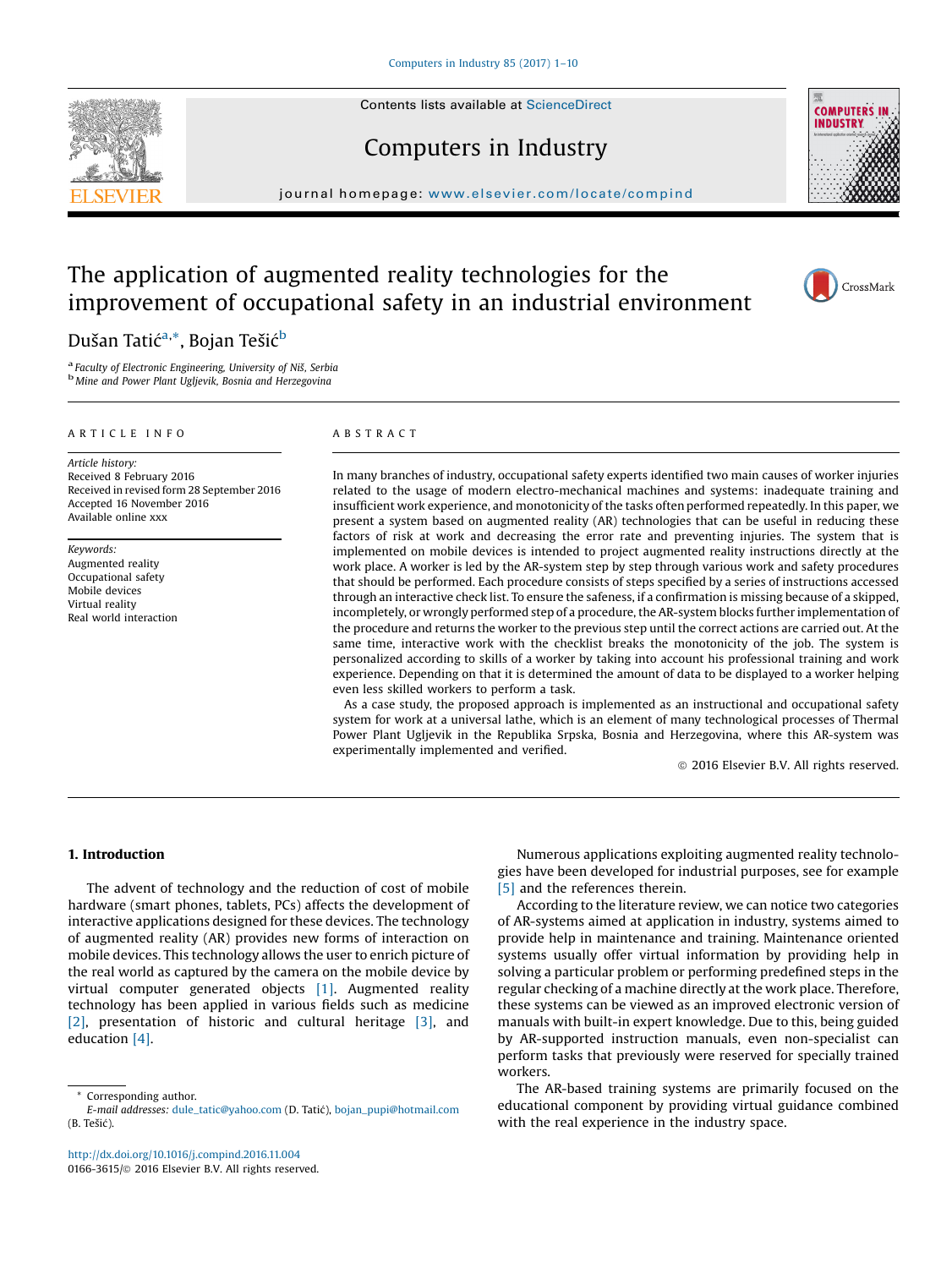There are numerous reasons for the application of AR technologies in industry. For example, the usage of written manuals in the form of booklets is usually inconvenient at the work place, and then often avoided or neglected by workers that tend to rely on their knowledge and experience. Due to the complexity and variety of machines and different models of the same machine that often have to be handled by the same worker, some details of the expert knowledge are often missing in written manuals, or the proper manuals are wrongly distributed between co-workers.

At the same time, even well-trained and experienced workers might make mistakes caused by the monotonicity of the job, due to which some steps of the procedures are easily forgotten or intentionally omitted.

All this might cause mistakes and potentially lead to injuries if some of the procedure steps are overlooked or performed incorrectly. The audio and video information provided by the AR-based manuals combined with the request for an interactive verification of performed steps can prevent such situations.

In this paper, we present an AR-based tool intended for application in industrial processes with a twofold goal: to ensure correct implementation of all the steps in the production or maintenance procedures, and to increase the occupational safety by an interactive verification procedure.

We implemented safety instructions which are issued by the proposed AR-tool whenever necessary during the educational or work process, and have to be followed step by step by using an interactive checklist. This list is connected with the database on the server side from which the instructions are read and where the correct implementation is recorded. In the case of missed, incompletely, or wrongly performed steps, the AR-system blocks further implementation of the procedure and returns the worker to the previous step until the correct actions are carried out.

This fusion of work instructions and occupational safety instructions ensures that the tasks will be performed correctly by appreciating the occupational safety requirements. Therefore, the proposed system can be used to educate less skilled workers that are forced to answer questions in the interactive checklist. At the same time, by answering questions, experienced workers are forced to maintain their concentration and obey and strictly follow all the occupational safety measures.

For the sake of clarity, the presentation in this paper is based on the example of the proposed AR-system implemented as a manual for the work at the universal lathe with all the required data taken from a concrete industrial site, the Thermal Power Plant Ugljevik, in Republika Srpska, Bosnia and Herzegovina. This, however, does not impose restrictions on the applicability of the proposed AR-system, since after a simple modification the same system can be used in different situations. The modification mainly consists of the replacement of the lists of work and maintenance instructions and lists of occupational safety measures prescribed for the concrete applications  $[6]$ . Clearly, a corresponding change in the database queries is required, while the logical structure of the system, its software elements, as well as interaction with the underlined mobile platforms and servers remain unchanged.

#### 2. Related work

In the literature, there are many systems and projects that are related to augmented reality technology applications in industry. For example, an approach towards the integration of augmented reality tools and embedded intelligent maintenance management systems is presented in [7]. A factory environment was mixed with virtual objects in real time during maintenance activities based on the CARMMI model. A data structure was created based on this model to provide the information, using augmented reality technology to facilitate management for performing the maintenance tasks. Test cases illustrating the created structure and the concept are shown to confirm their usefulness [7].

In [8], besides different techniques of virtual reality applications for simulations and implementations in industry, the discussion is focused on the importance of respecting the order of instructions by using interactive checklist procedures. In this paper, all of the steps of the Product Lifecycle Management are followed by an immersive checklist using a VR environment and interactive simulations. Tests are applied to a real industrial environment combining the specialized interactive tools for hands free movements and gesture recognition during industrial procedures.

The paper [9] shows how augmented reality can be integrated into Building Information Modeling system (BIM) environments. The project presented in this paper concerns the Liquefied Natural



Graph 1. Number and causes of injuries per year.